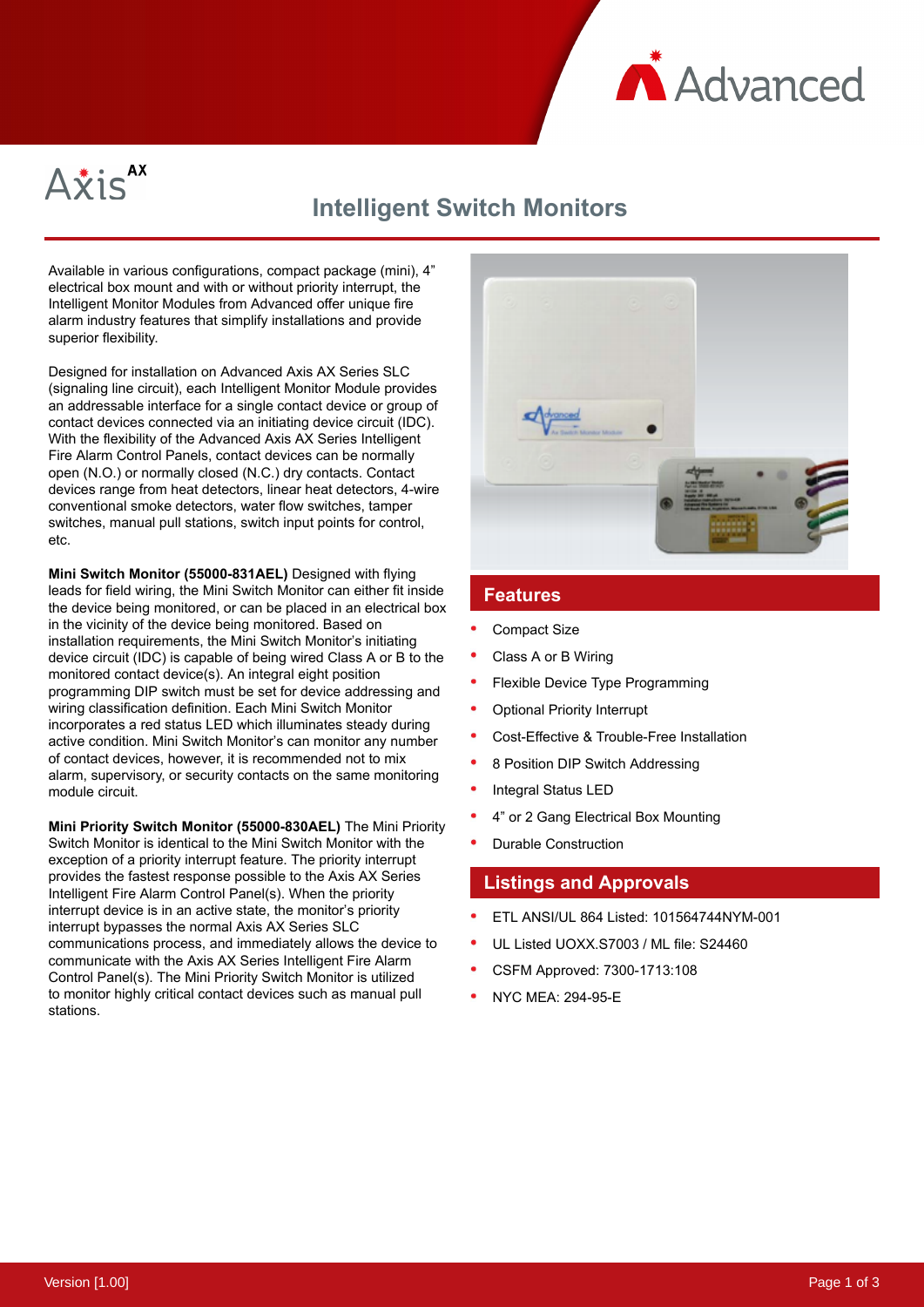**Switch Monitor (55000-805AEL)** The Switch Monitor is designed to mount to the front of a 4" square or 2-gang electrical box. Based on installation requirements, the Switch Monitor's initiating device circuit (IDC) is capable of being wired Class A or Class B to the monitored contact device(s). An integral eight position programming DIP switch provides programming of device address and wiring classification definition. Each Switch Monitor incorporates a red status LED which illuminates steady during active condition. Switch Monitor's can monitor any number of contact devices, however, it is recommended not to mix alarm, supervisory, or security contacts on the same monitoring module circuit.

**Priority Switch Monitor (55000-806AEL)** , The Priority Monitor, is identical to the Switch Monitor with the exception of a priority interrupt feature. The priority interrupt provides the fastest response possible to the Axis AX Series Intelligent Fire Alarm Control Panel(s). When the priority interrupt device is in an active state, the monitor's priority interrupt bypasses the normal Axis AX Series SLC communications process, and immediately allows the device to communicate with the Axis AX Series Intelligent Fire Alarm Control Panel(s). The Priority Switch Monitor is utilized to monitor highly critical contact devices such as manual pull stations.

**Mini Switch Monitor (55000-831AEL, -830AEL) Switch Monitor (55000-805AEL, -806AEL)**



| <b>Specification</b>                                                                                                   |                                                                                                       |
|------------------------------------------------------------------------------------------------------------------------|-------------------------------------------------------------------------------------------------------|
| Voltage                                                                                                                | 17-28 VDC, with Communication Pulses 5-9 VDC                                                          |
| <b>Operating Current</b><br>Quiescent<br>Alarm<br>W/LED                                                                | (55000-805AEL, -806AEL, -831AEL, -830AEL)<br>$0.6 \text{ mA}$<br>$0.6 \text{ mA}$<br>$5.6 \text{ mA}$ |
| Line Impedance                                                                                                         | 100 $\Omega$                                                                                          |
| End-of-Line Resistor                                                                                                   | 47 K $\Omega$ , 0.5 Watt (Class "B" Only)                                                             |
| Wiring<br>Mini Switch Monitor(55000-831AEL, -830AEL)<br>Switch Monitor (55000-805AEL, -806AEL)                         | Wire Leads (18 AWG, 6" Long)<br><b>Screw In-Out Terminals</b>                                         |
| Mounting<br>Mini Switch Monitor (55000-831AEL, -830AEL)<br>Switch Monitor (55000-805AEL, -806AEL)                      | Inside Electrical Box Mount<br>4" Square or 2-Gang Electrical Box                                     |
| Dimensions (Diameter & Height)<br>Mini Switch Monitor(55000-831AEL, -830AEL)<br>Switch Monitor (55000-805AEL, -806AEL) | $3"W \times 2"H \times 3/4"D$<br>4 1/2"W x 4 1/2"H x 1"D                                              |
| Weight<br>Mini Switch Monitor (55000-831AEL, -830AEL)<br>Switch Monitor (55000-805AEL, -806AEL)                        | 1.5 oz<br>3 oz                                                                                        |
| Operating Temperature                                                                                                  | 32 ° -120 ° F (0 ° -49 ° C)                                                                           |
| Humidity                                                                                                               | 10-93% (Non-Condensing)                                                                               |